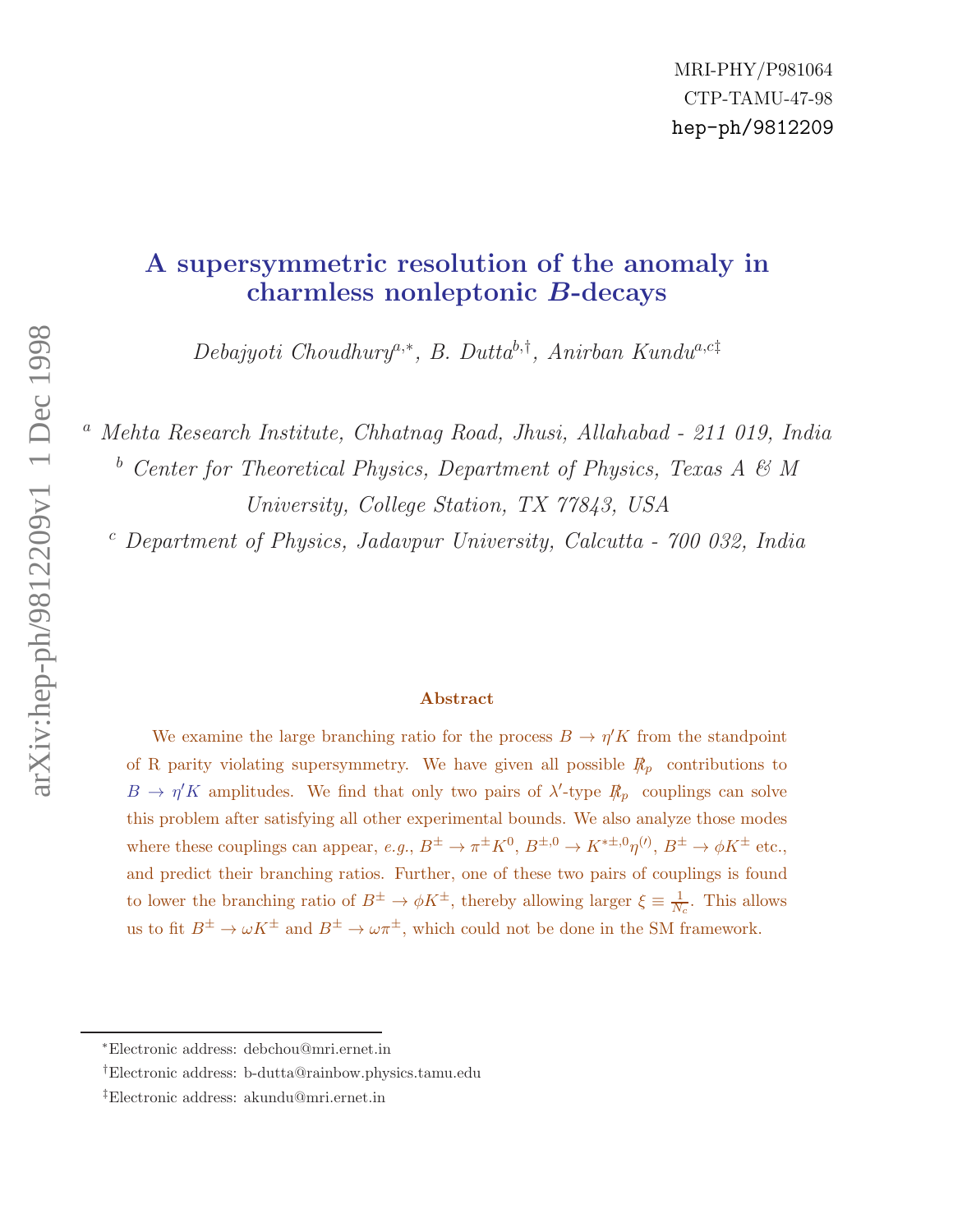#### I. Introduction

Recently, the CLEO collaboration has reported the branching ratios (BR) of a number of charmless nonleptonic  $B \to PP$  and  $B \to PV$  two-body decay modes where P and V denote, respectively, a pseudoscalar and a vector meson. Some of these modes have been observed for the first time and the upper bounds on the others have been improved [1, 2].

Among the  $B \to PP$  modes, the branching ratio for  $B^{\pm} \to \eta' K^{\pm}$  is found to be larger than that expected within the Standard Model (SM). This result has initated lots of investigations in the last one year [3–6]. This kind of unexplained puzzle also exists in the  $B \to PV$  modes where it is found that the branching ratios of  $B^{\pm} \to \phi K^{\pm}$ ,  $B^{\pm} \to \omega \pi^{\pm}$  and  $B^{\pm} \to \omega K^{\pm}$  are hard to fit simultaneously [8,9]. Present attempts to explain the large branching ratio  $BR(B^{\pm} \to \eta' K^{\pm})$ involve large form factors and/or large charm content for  $\eta'$ , with contribution arising from  $b \to s\bar{c}c \to s\eta'(\eta)$ , and low strange quark mass [3–6]. In an interesting paper [10], consequences of large  $B \to \eta' K$  branching ratio from purely SU(3) viewpoint has been studied.

In this paper we try to address the large BR problem from the standpoint of R-parity  $(R_p)$ violating supersymmetry (SUSY) theories. Motivations for invoking SUSY and its  $R_p$  version have been discussed in detail in the literature [11]. Some of its effects on B-decays have also been investigated [12]. Since the new interactions modify the SM Hamiltonian, it is natural to revisit these calculations and try to see whether the above mentioned puzzles can be solved. We calculate the QCD-improved short-distance part with the usual operator product expansion and Wilson coefficients (WC), while the long-distance parts are calculated by the factorization technique which is very successful in estimating  $B \to D$  decays. The requirement that any "new physics" solution of the perceived anomaly does not overly affect other observables that are in good agreement with the SM predictions restricts us to two particular sets of couplings within the  $R_p$  scenario. Interestingly enough, we find that one of these sets also leads to a better fit for the decays  $B^{\pm} \to \phi K^{\pm}$ ,  $B^{\pm} \to \omega \pi^{\pm}$  and  $B^{\pm} \to \omega K^{\pm}$ .

We organize the letter as follows. In section II, we give a very brief introduction to the SM and  $\mathcal{R}_p$  Hamiltonian, and list the possible  $\mathcal{R}_p$  operators that can contribute to charmless decays. We discuss the  $B \to PP$  and  $B \to PV$  decay modes in section III. The new physics contributions to the decay modes  $B^{\pm} \to \eta' K^{\pm}$  and  $B^{\pm} \to \eta K^{\pm}$  are shown. In section IV, we discuss how  $R_p$  can raise the branching ratio of  $B \to \eta' K$  without jeopardizing other decay modes. We make predictions about the yet-to-be-observed channels which can be tested in the upcoming B-factories. We also discuss how to fit the new results in  $B \to PV$  modes in presence of the new couplings which are used to raise the BR of  $B \to \eta' K$ . We conclude in section V.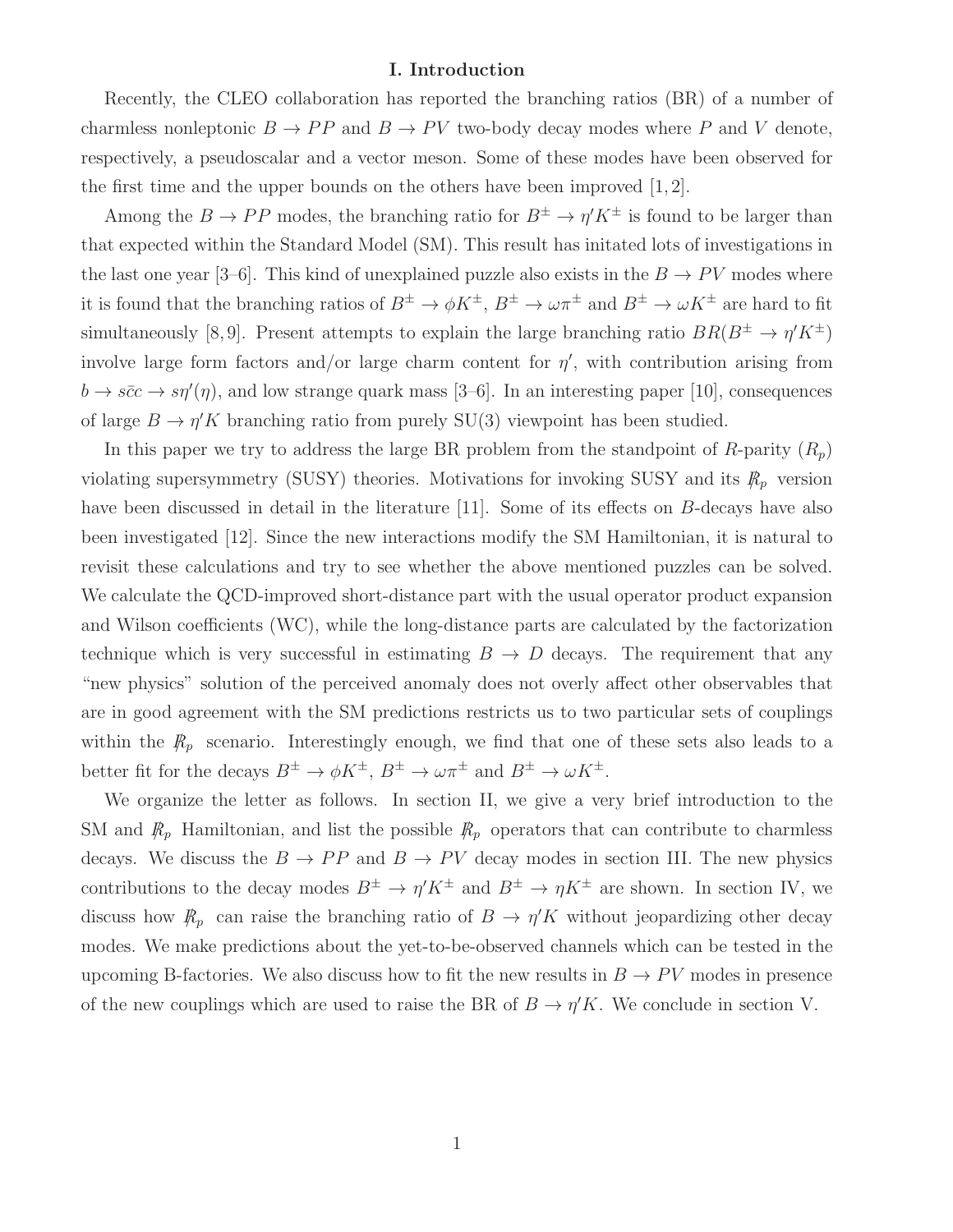## 2. Effective Hamiltonian for charmless decays 2.1 SM Hamiltonian

The effective Hamiltonian for charmless nonleptonic B decays can be written as

$$
\mathcal{H} = \frac{G_F}{\sqrt{2}} \Big[ V_{ub} V_{uq}^* \sum_{i=1,2} c_i O_i - V_{tb} V_{tq}^* \sum_{i=3}^{12} c_i O_i \Big] + h.c.
$$
 (1)

The Wilson coefficients (WC),  $c_i$ , take care of the short-distance QCD corrections. We find all our expressions in terms of the effective WCs and refer the reader to the papers [7, 13–15] for a detailed discussion<sup>1</sup>. We use the effective WCs for the processes  $b \to s\bar{q}q'$  and  $b \to d\bar{q}q'$  from ref. [7]. The regularization scale is taken to be  $\mu = m_b$ . In our subsequent discussion, we will neglect small effects of the electromagnetic moment operator  $O_{12}$ , but will take into account effects from the four-fermion operators  $O_1 - O_{10}$  as well as the chromomagnetic operator  $O_{11}$ .

#### 2.2 The  $R_p$ -violating Hamiltonian

The superpotential of the minimal supersymmetric standard model (MSSM) can contain terms, apart from those obtained by a straightforward supersymmetrization of the SM potential, of the form

$$
\mathcal{W}_{R_p} = \kappa_i L_i H_2 + \lambda_{ijk} L_i L_j E_k^c + \lambda'_{ijk} L_i Q_j D_k^c + \lambda''_{ijk} U_i^c D_j^c D_k^c \tag{2}
$$

where  $E_i$ ,  $U_i$  and  $D_i$  are respectively the *i*-th type of lepton, up-quark and down-quark singlet superfields,  $L_i$  and  $Q_i$  are the  $SU(2)_L$  doublet lepton and quark superfields, and  $H_2$  is the Higgs doublet with the appropriate hypercharge. Symmetry properties dictate that  $\lambda_{ijk} = -\lambda_{jik}$ and  $\lambda''_{ijk} = -\lambda''_{ikj}$ . Apparently, the bilinear term can be rotated away with a redefinition of lepton and Higgs superfields, but the effect reappears as  $\lambda$ s,  $\lambda$ 's and lepton-number violating soft terms  $[16]$ . The first three terms of eq.(2) violate lepton number whereas the fourth term violates baryon number. Thus, simultaneous presence of both sets would lead to catastrophic rates for proton decay, and hence it is tempting to invoke a discrete symmetry which forbids all such terms. One introduces the conserved quantum number

$$
R_p = (-1)^{3B+L+2S}
$$

which is  $+1$  for the SM particles and  $-1$  for their superpartners. However, to prevent proton decay, one needs to forbid only one set, and not necessarily both. This leaves us with the possibility of additional Yukawa interactions within the MSSM, many consequences of which have already been discussed extensively in the literature.

<sup>&</sup>lt;sup>1</sup>Since the  $R_p$  operators will be shown to be small, their mixing with the SM operators may safely be neglected at the current level of accuracy.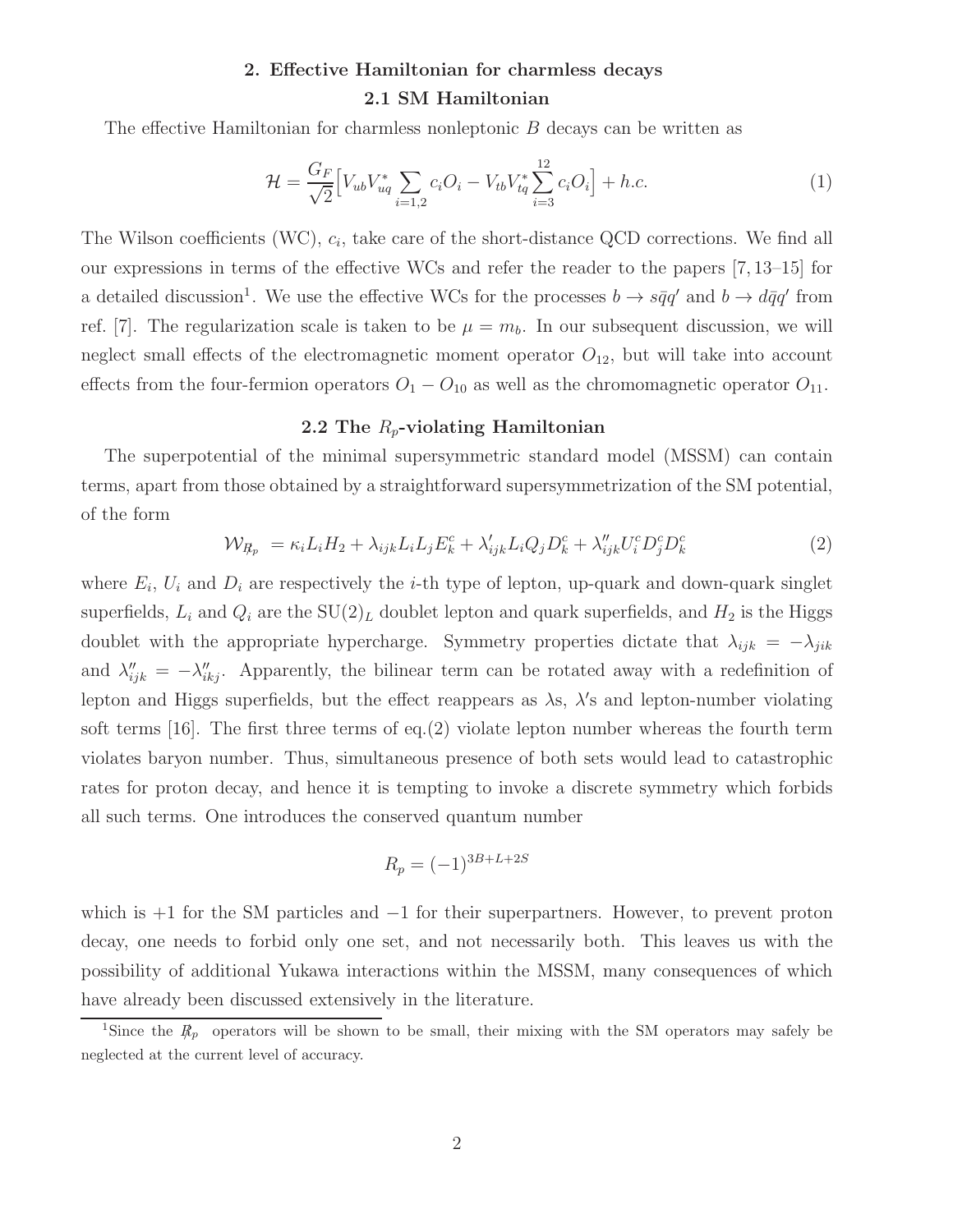For our purpose, we will assume either  $\lambda'$  or  $\lambda''$ -type couplings to be present ( $\lambda$ -type couplings do not lead to nonleptonic decays), but not both. Assuming all  $R_p$  couplings to be real, the effective Hamiltonian for charmless nonleptonic  $B$ -decay can be written as<sup>2</sup>

$$
H_{eff}^{\lambda'}(b \to \bar{d}_j d_k d_n) = d_{jkn}^R [\bar{d}_{n\alpha} \gamma_L^\mu d_{j\beta} \ \bar{d}_{k\beta} \gamma_{\mu R} b_\alpha] + d_{jkn}^L [\bar{d}_{n\alpha} \gamma_L^\mu b_\beta \ \bar{d}_{k\beta} \gamma_{\mu R} d_{j\alpha}] ,
$$
  
\n
$$
H_{eff}^{\lambda'}(b \to \bar{u}_j u_k d_n) = u_{jkn}^R [\bar{u}_{k\alpha} \gamma_L^\mu u_{j\beta} \ \bar{d}_{n\beta} \gamma_{\mu R} b_\alpha] ,
$$
  
\n
$$
H_{eff}^{\lambda''}(b \to \bar{d}_j d_k d_n) = \frac{1}{2} d_{jkn}'' [\bar{d}_{k\alpha} \gamma_R^\mu d_{j\beta} \ \bar{d}_{n\beta} \gamma_{\mu R} b_\alpha - \bar{d}_{k\alpha} \gamma_R^\mu d_{j\alpha} \ \bar{d}_{n\beta} \gamma_{\mu R} b_\beta] ,
$$
  
\n
$$
H_{eff}^{\lambda''}(b \to \bar{u}_j d_k d_n) = u_{jkn}'' [\bar{u}_{k\alpha} \gamma_R^\mu u_{j\beta} \ \bar{d}_{n\beta} \gamma_{\mu R} b_\alpha - \bar{u}_{k\alpha} \gamma_R^\mu u_{j\alpha} \ \bar{d}_{n\beta} \gamma_{\mu R} b_\beta] ,
$$
  
\n(3a)

with

$$
d_{jkn}^R = \sum_{i=1}^3 \frac{\lambda'_{ijk} \lambda'_{in3}}{8m_{\tilde{\nu}_{iL}}^2}, \quad d_{jkn}^L = \sum_{i=1}^3 \frac{\lambda'_{i3k} \lambda'_{inj}}{8m_{\tilde{\nu}_{iL}}^2}, \quad (j, k, n = 1, 2)
$$
  
\n
$$
u_{jkn}^R = \sum_{i=1}^3 \frac{\lambda'_{ijn} \lambda'_{ik3}}{8m_{\tilde{\epsilon}_{iL}}^2}, \quad (j, k = 1, n = 2)
$$
  
\n
$$
d''_{jkn} = \sum_{i=1}^3 \frac{\lambda''_{ij3} \lambda''_{ikn}}{4m_{\tilde{u}_{iR}}^2}, \quad u''_{jkn} = \sum_{i=1}^2 \frac{\lambda''_{ji3} \lambda''_{kin}}{4m_{\tilde{u}_{iR}}^2}, \quad (j = 1, 2, k = 1, n = 2).
$$
\n(3b)

where  $\alpha$  and  $\beta$  are colour indices and  $\gamma_{R,L}^{\mu} \equiv \gamma^{\mu} (1 \pm \gamma_5)$ . The parenthetical remarks on the subscripts concentrate on only the relevant couplings.

As is obvious, data on low energy processes can be used to impose rather strict constraints on many of these couplings [17–19]. Most such bounds have been calculated under the assumption of there being only one non-zero  $R_p$  coupling. From eq.(3a), it is evident that such a supposition precludes any tree-level flavour-changing neutral currents, thus negating the very aim of this paper. However, there is no strong argument in support of only one  $R_p$  coupling being nonzero. In fact, it might be argued [18] that a hierarchy of couplings may be naturally obtained on account of the mixings in either of the quark and squark sectors. In this paper we will take a more phenomenological approach and try to find out the values of such  $R_p$  couplings for which all available data are satisfied. An important role will be played by the  $\lambda'$  $t'_{32i}$  type couplings, the constraints on which are relatively weak.

#### 3.  $B \to PP$  and PV modes

We consider next the matrix elements of the various vector  $(V_\mu)$  and axial vector  $(A_\mu)$  quark currents between generic meson states. For the decay constants of a pseudoscalar  $(P)$  or a

<sup>&</sup>lt;sup>2</sup>In this paper, we will not consider the CP-violating effects of these couplings, *i.e.*, we will assume all of them to be real. However, the fact that they may not all be real leads to interesting consequences.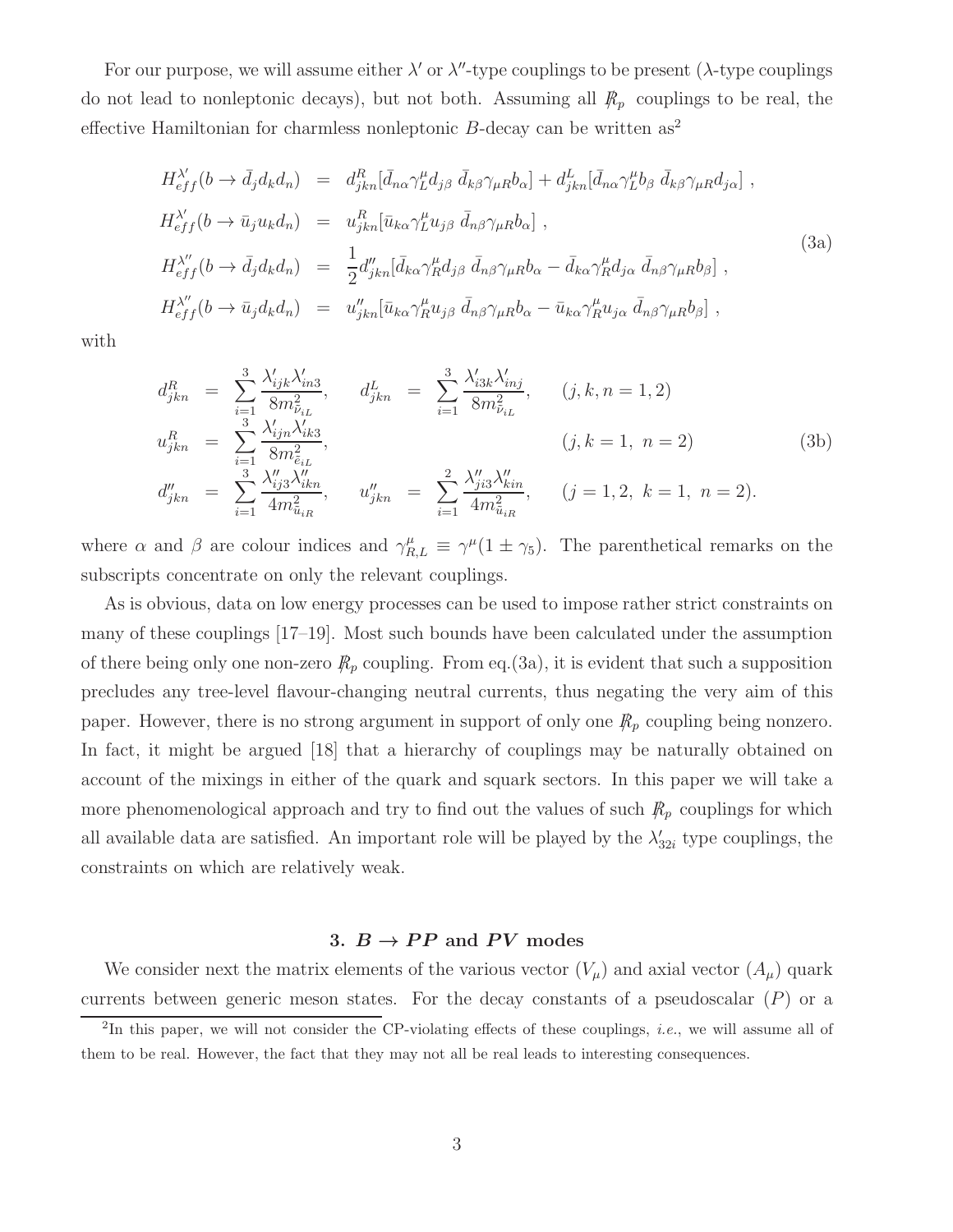vector  $(V)$  meson defined through

$$
\langle 0|A_{\mu}|P(p)\rangle = if_{P}p_{\mu}
$$
  

$$
\langle 0|V_{\mu}|V(\epsilon, p)\rangle = f_{V}m_{V}\epsilon_{\mu},
$$
\n(4a)

we use the following (all values in MeV) [5],

$$
f_{\omega} = 195, \ f_{K^*} = 214, \ f_{\rho} = 210, \ f_{\pi} = 134, \ f_K = 158, \ f_{\eta_1} = 1.10 f_{\pi}, \ f_{\eta_8} = 1.34 f_{\pi}.
$$
 (4b)

The decay constants of the mass eigenstates  $\eta$  and  $\eta'$  are related to those for the weak eigenstates through the relations

$$
f_{\eta'}^u = \frac{f_8}{\sqrt{6}} \sin \theta + \frac{f_1}{\sqrt{3}} \cos \theta \qquad f_{\eta'}^s = -2 \frac{f_8}{\sqrt{6}} \sin \theta + \frac{f_1}{\sqrt{3}} \cos \theta f_{\eta}^u = \frac{f_8}{\sqrt{6}} \cos \theta - \frac{f_1}{\sqrt{3}} \sin \theta, \qquad f_{\eta}^s = -2 \frac{f_8}{\sqrt{6}} \cos \theta - \frac{f_1}{\sqrt{3}} \sin \theta.
$$

The mixing angle can be inferred from the data on the  $\gamma\gamma$  decay modes [20] to be  $\theta \approx -22^{\circ}$ .

Whereas the only nonzero  $B \to P$  matrix element can be parametrized as

$$
\langle P(p')|V_{\mu}|B(p)\rangle = \left[ (p' + p)_{\mu} - \frac{m_B^2 - m_P^2}{q^2} q_{\mu} \right] F_1^{B \to P} + \frac{m_B^2 - m_P^2}{q^2} q_{\mu} F_0^{B \to P} ,\qquad (5a)
$$

the  $B \to V$  transition is given by

$$
\langle V(\epsilon, p')|(V_{\mu} - A_{\mu})|B(p)\rangle
$$
  
= 
$$
\frac{2V}{m_B + m_V} \epsilon_{\mu\nu\alpha\beta} \epsilon^{*\nu} p^{\alpha} p'^{\beta}
$$
  
+
$$
i \left[ (m_B + m_V)A_1 \epsilon_{\mu}^* + \epsilon^* \cdot q \left\{ -A_2 \frac{(p+p')_{\mu}}{m_B + m_V} + 2m_V \frac{q_{\mu}}{q^2} (A_0 - A_3) \right\} \right]
$$
(5b)

with  $2m_V A_3 \equiv (m_B + m_V)A_1 - (m_B - m_V)A_2$ . All of the quantities  $F_{0,1}^{B \to P}$ ,  $V^{B \to V}$  and  $F_{0,1}^{B \to V}$ have a formfactor behaviour in  $q^2 \equiv (p - p')^2$ . Note that  $F_1 = F_0$  at  $q^2 = 0$ , and, to a very good approximation, we can set  $F(m_{P_2}^2) = F(0)$  for B decay formfactors since the  $q^2$  dependence is dominated by meson poles at the scale  $m_B$ . Flavour  $SU(3)$  then allows us to write

$$
F_{0,1}^{B \to K, \pi^{\pm}} = F , \qquad F_{0,1}^{B \to \pi^0} = \frac{F}{\sqrt{2}} ,
$$
  
\n
$$
F_{0,1}^{B \to \eta'} = F \left( \frac{\sin \theta}{\sqrt{6}} + \frac{\cos \theta}{\sqrt{3}} \right) , \qquad F_{0,1}^{B \to \eta} = F \left( \frac{\cos \theta}{\sqrt{6}} - \frac{\sin \theta}{\sqrt{3}} \right) .
$$
 (5c)

There seems to be considerable variation in the range of F estimated in the literature. Bauer et al estimate it to be 0.33 [21] while Deandrea et al get a value of 0.5 [22]. We find that while within the SM, the combination ( $F = 0.36$ ,  $|V_{ub}/V_{cb}| = 0.07$ ) yields a good fit to  $B \to \pi\pi$  and  $B \to \pi K$  data [7], introduction of  $R_p$  interactions allows larger values of F. As for the  $B \to V$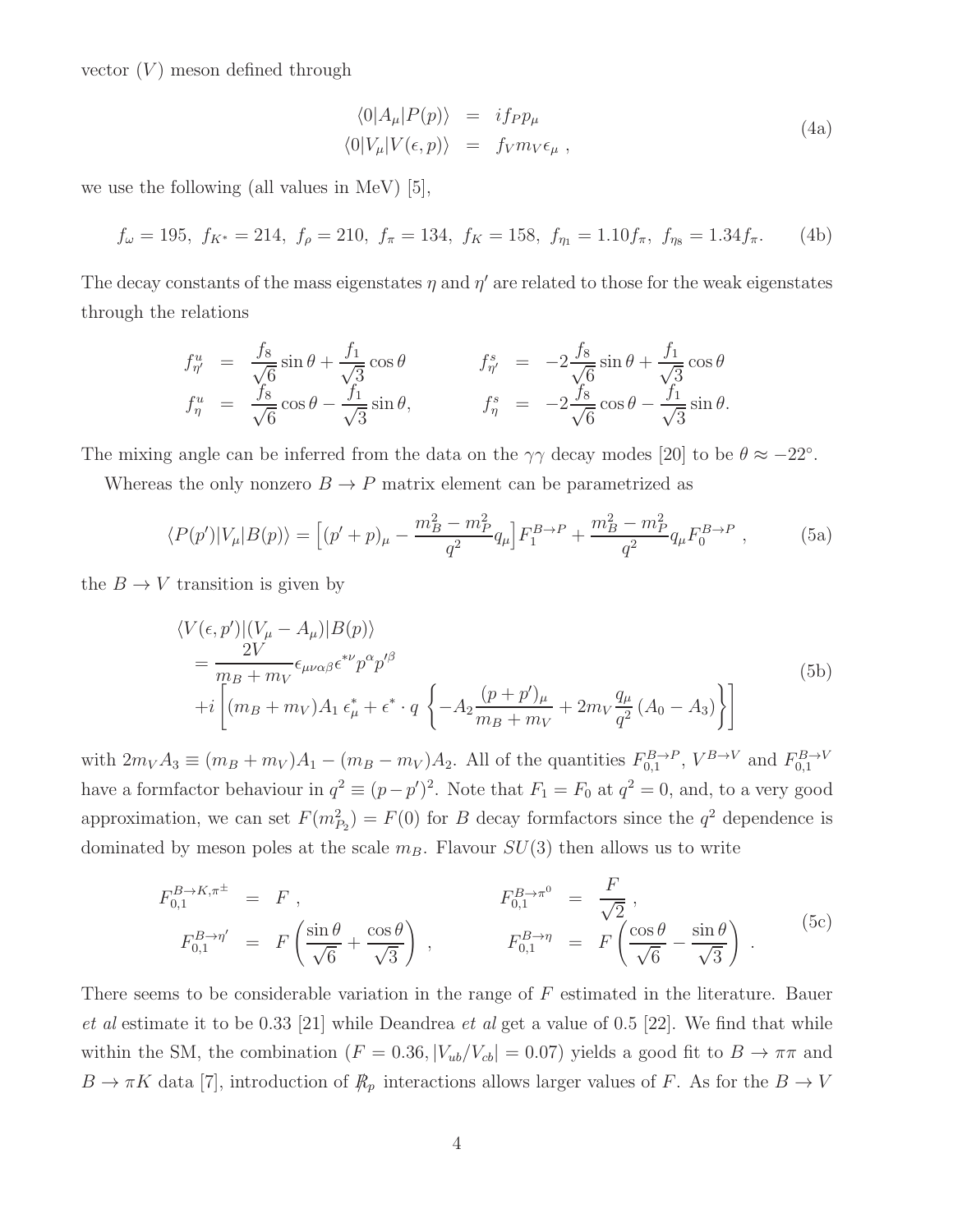formfactors, it can easily be ascertained that, of the four, only  $A_0$  is relevant for the  $B \to PV$ decays that we are interested in. For the current  $\bar{u}\gamma_\mu(1-\gamma_5)b$ , we have

$$
A_0^{B \to \omega} = \frac{G}{\sqrt{2}}, \qquad A_0^{B \to K^*} = G, \qquad A_0^{B \to \rho} = \frac{G}{\sqrt{2}}, \tag{5d}
$$

where we use  $G=0.28$  [5]. The only remaining parameters of interest is the mass of the strange quark for which we use  $m_s(1 \text{ GeV}) = 165 \text{ MeV}$  leading to  $m_s(m_b) = 118 \text{ MeV}$ .

## $3.1 \; B^{\pm} \rightarrow \eta'(\eta) K^{\pm}$

The effective SM Hamiltonian for this decay and its matrix elements are well-studied and can be found in Refs. [5,7]. As for the  $R_p$  operators, it is easy to see that only six of them may contribute (with none from the  $u''$  set) and may be expressed in terms of

$$
A_{M_1} = \langle M_2 | J_b^{\mu} | B \rangle \langle M_1 | J_{l\mu} | 0 \rangle
$$
  
\n
$$
A_{M_2} = \langle M_1 | J_b^{'\mu} | B \rangle \langle M_2 | J_{l\mu}^{'}| 0 \rangle.
$$

where  $J$  and  $J'$  stand for quark currents and the subscripts  $b$  and  $l$  indicate whether the current involves a  $b$  quark or only the light quarks. Neglecting the annihilation diagrams<sup>3</sup> we have, for the  $B \to \eta K$  matrix elements,

$$
\mathcal{M}^{\lambda'} = \left( d_{121}^R - d_{112}^L \right) \xi A_{\eta}^u + \left( d_{222}^L - d_{222}^R \right) \left[ \frac{\bar{m}}{m_s} \left( A_{\eta}^s - A_{\eta}^u \right) - \xi A_{\eta}^s \right] + \left( d_{121}^L - d_{112}^R \right) \frac{\bar{m}}{m_d} A_{\eta}^u + u_{112}^R \left[ \xi A_{\eta}^u - \frac{2m_K^2 A_K}{(m_s + m_u)(m_b - m_u)} \right],
$$
(6a)

where  $\bar{m} \equiv m_{\eta}^2/(m_b - m_s)$ , and<sup>4</sup>

$$
\mathcal{M}^{\lambda''} = d''_{112}(1 - \xi)A^u_\eta.
$$
 (6b)

Analogous expressions hold for  $B^{\pm} \to \eta' K^{\pm}$  where we have to replace  $A^u_{\eta}$  by  $A^u_{\eta'}$ ,  $A^s_{\eta}$  by  $A^s_{\eta'}$ and  $m_{\eta}$  by  $m_{\eta'}$ . We note that  $\lambda''_{112}$  and  $\lambda''_{113}$  are bounded to be very small irrespective of the presence of other  $R_p$  operators, and hence may be neglected. For the numerical analysis, we take  $m_{\eta_8} = m_\eta$  and  $m_{\eta_1} = m_{\eta'}$ .

#### 4. Analysis

We are now ready to discuss our results. Our goal is to explain the branching ratio for the  $B^{\pm} \to \eta' K^{\pm}$  decay while satisfying the experimental numbers (limits) for all other related decays (see Table 1). To set the perspective, consider the solid curve in Fig.  $1(a)$ , wherein we

<sup>4</sup>Note that  $\langle 0|\bar{s}i\gamma_5 s|\eta^{(\prime)}\rangle = -(f_{\eta^{(\prime)}}^s - f_{\eta^{(\prime)}}^u)m_{\eta^{(\prime)}}^2/2m_s$  [5].

<sup>3</sup>Such processes cannot be treated under the factorization ansatz, but are expected to be negligibly small in any case.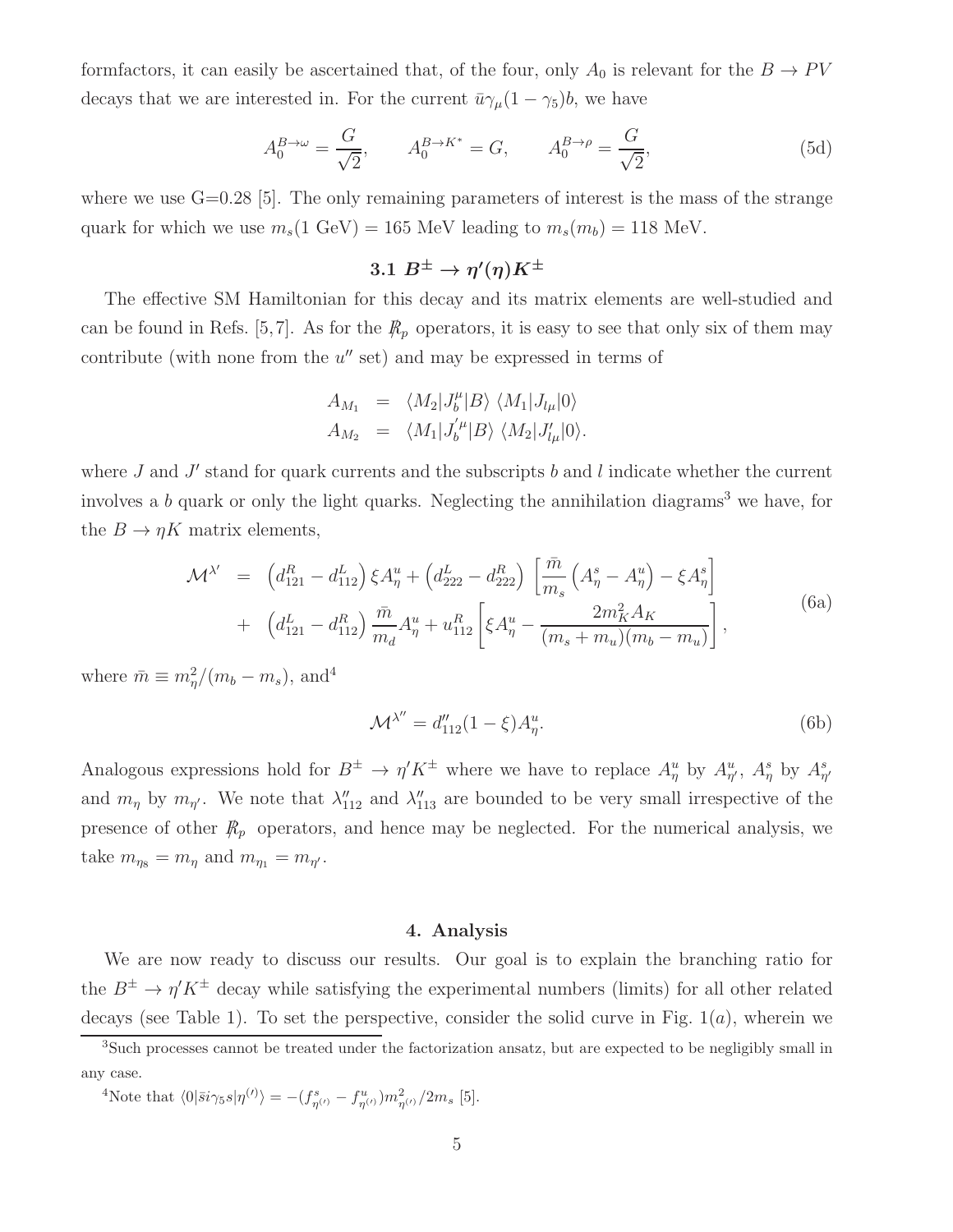| Mode                 | $BR \times 10^5$                                | SM theory $\times 10^5$ | Mode                                                      | $BR \times 10^5$                                                            | SM theory $\times 10^5$ |
|----------------------|-------------------------------------------------|-------------------------|-----------------------------------------------------------|-----------------------------------------------------------------------------|-------------------------|
|                      | $B^+ \to \eta' K^+$ $6.5^{+1.5}_{-1.4} \pm 0.9$ | $0.8 - 4.3$             | $B^0 \to \eta' K^0$                                       | $4.7^{+2.7}_{-2.0}\pm 0.9$                                                  | $0.7 - 4.1$             |
| $B^+\to\eta' K^{*+}$ | < 13                                            | $0.01 - 0.18$           | $B^0 \to \eta' K^{*0}$                                    | $<$ 3.9                                                                     | $0.03 - 0.18$           |
| $B^+\to\eta K^+$     | $\vert$ < 1.4                                   | $0.06 - 0.14$           | $B^0 \to \eta K^0$                                        | $<$ 3.3                                                                     | $0.03 - 0.14$           |
| $B^+\to\eta K^{*+}$  | $ $ < 3.0                                       | $0.14 - 0.31$           | $B^0 \to \eta K^{*0}$                                     | $<$ 3.0                                                                     | $0.1 - 0.5$             |
| $B^+\to\pi^+K^0$     | $2.3_{-1.0}^{+1.1} \pm 0.4$                     | $1.1 - 3.5$             | $B^0 \to \pi^0 K^0$                                       | $\leq 4.1$                                                                  | $0.6 - 1.9$             |
| $B^+ \to \pi^0 K^+$  | < 1.6                                           | $1.0 - 1.4$             | $B^0 \rightarrow \pi^- K^+$   $1.5^{+0.5}_{-0.4} \pm 0.1$ |                                                                             | $1.1 - 2.1$             |
| $B^+\to\pi^+\pi^0$   | $\leq 2.0$                                      | $0.3 - 1.3$             | $B^0 \to \pi^+\pi^-$                                      | < 1.5                                                                       | $0.8 - 1.5$             |
| $B^+\to \phi K^+$    | < 0.53                                          | $0.07 - 5.0$            |                                                           |                                                                             |                         |
| $B^+\to \omega K^+$  | $1.5^{+0.7}_{-0.4}\pm 0.3$                      | $0.01 - 3.5$            |                                                           | $B^+ \rightarrow \omega \pi^+$   $1.1^{+0.6}_{-0.5} \pm 0.2$   $0.06 - 1.7$ |                         |

Table 1: Branching ratios (or upper bounds) for various B-meson decays. Also shown are the theoretical predictions based on the SM only [23].

have plotted  $BR(B^{\pm} \to \eta' K^{\pm})$  as a function of  $\xi$ . It is quite apparent that only for very small  $\xi$ could we hope to reconcile the SM predictions with the observations. One may argue, though, that such a conclusion is unwarranted in view of the uncertainty in other parameters such as F, the CKM elements  $V_{cb}$  and  $V_{ub}$ , the angle  $\gamma$  of the unitarity triangle, and the strange quark mass <sup>5</sup>. Consider instead the ratio  $BR(B^{\pm} \to \eta' K^{\pm})/BR(B \to \pi^+ K^0)$  which is independent of F and  $V_{cb}$ . In Fig. 2, we plot this ratio as a function of  $\gamma$  for  $\xi = 0$ , so as to maximize it. Clearly, the SM prediction falls well below the experimental number (remember that  $\gamma \sim 0$  is unable to account for the observed  $\mathbb{CP}$  violation in  $K$ -system).

Thus, if we demand that  $R_p$  solve the  $B \to \eta' K$  anomaly, the relevant operators need to add constructively to the SM amplitudes. We make a simplifying assumption here. Rather than consider the most general case, we restrict ourselves to *exactly one non-zero product* in eq. (3a) and discuss its consequences. This immediately restricts us to particular signs for each of the combinations. To wit, we need one of  $d_{222}^R$ ,  $d_{112}^R$ ,  $u_{112}^R$  and  $d_{112}^L$  to be positive. On the other hand, only negative values for the other four combinations  $d_{222}^L$ ,  $d_{121}^L$ ,  $d_{121}^R$  and  $d_{112}''$  could explain the enhanced BR. We shall concentrate on only the first set.

It is easy to see that  $u_{112}^R$  also enhances the  $BR(B \to \pi^+ K^-)$ . Since there exists a stringent experimental bound on this mode, the largest allowed value for  $u_{112}^R$  is too small to explain the  $BR(B \to \eta' K)$ . Similarly, the small enhancement due to  $d_{112}^L$ , which occurs only for large value of  $\xi$ , is unable to explain the anomaly. Thus, we are left with only two terms, namely  $d_{222}^R$  and

<sup>&</sup>lt;sup>5</sup> The branching ratio of  $B \to \eta' K$  increases slightly with the increase of the  $\eta - \eta'$  mixing angle  $\theta$  [7], but since the experimental constraint on this mixing angle is rather tight, we will not consider it here.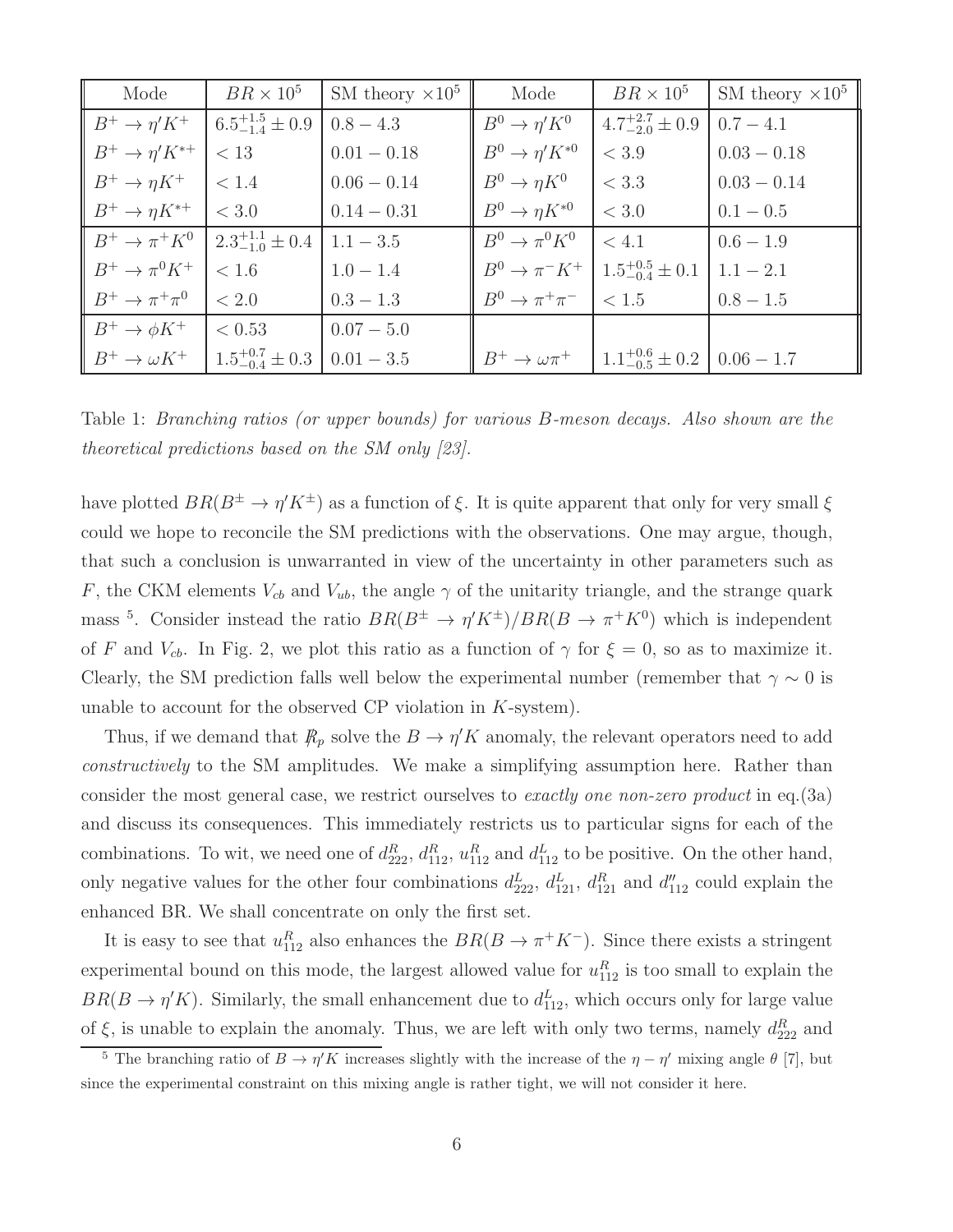

Figure 1: Branching ratios for various decays as a function of  $\xi$ . The solid curve gives the SM value. In the presence of a  $d_{222}^R$  operator with a sfermion mass of 200 GeV, the long-dashed, short-dashed and dot-dashed curves correspond to the cases where each of the two  $\lambda$ 's equal 0.09, 0.07 and 0.05 respectively. The thick lines correspond to the experimental bounds.

 $d_{112}^R$ .

Let us first focus on  $d_{222}^R$ . In all our subsequent discussions, we take, without any loss of generality, both the  $\lambda$ 's in the product  $d^R$  to be equal, and the intermediate *i*-th sneutrino mass to be 200 GeV. As is evident from eq. 3a, the new physics contribution is proportional to  $\lambda'^2/m_{\tilde{\nu}_{iL}}^2$ . Since the products  $\lambda'_{122}\lambda'_{123}$  and  $\lambda'_{222}\lambda'_{223}$  have a stronger experimental upper bound than the numbers we need, the only possible solution is for  $i = 3$ , *i.e.*,  $\lambda'_{322}\lambda'_{5}$ Similar conclusions follow for  $d_{112}^R$ .

In Figs. (1*a*) and (1*b*), we show the effect of a non-zero  $d_{222}^R$  on two particular BRs, namely those for  $B^{\pm} \to \eta' K^{\pm}$  and  $B^{\pm} \to \eta K^{\pm}$ . Clearly, a resolution of the anomaly is now possible, albeit for a  $\lambda'$ -dependent range for  $\xi$ . Since the  $R_p$  contribution to the decay amplitude tends to become too large with increasing  $\lambda'$ , progressively larger values of  $\xi$  are required. As for the other modes, it is easy to see that the our solutions respect the experimental numbers/constraints. For example, with  $\lambda' = 0.09(0.07)$  and  $\xi = 0.2(0.3)$ , we expect  $BR(B^0 \to \eta' K^0) = 5(5.5) \times 10^{-5}$ , well in consonance with observations (Table 1). Similarly, the BRs for the modes  $B^+ \to \eta K^{*+}, \eta' K^{*+}$ and  $B^0 \to \eta K^0, \eta K^{*0}, \eta' K^{*0}$  for  $\lambda' = 0.09$  are predicted to be 1.2(0.6), 0.5(0.3), 0.8(0.4), 0.9(0.4), and 0.3(0.2) ( $\times 10^{-5}$ ) respectively for  $\xi = 0(0.5)$ . In fact, if our explanation be the correct one, we would expect to see the decay  $B^{\pm} \to \eta K^{*\pm}$  quite soon, whereas some of the other modes may be visible in the upcoming B-factories.

At this stage, a comment is in order. For Figs. $(1a, b, c)$ , we have used  $F = 0.36$  and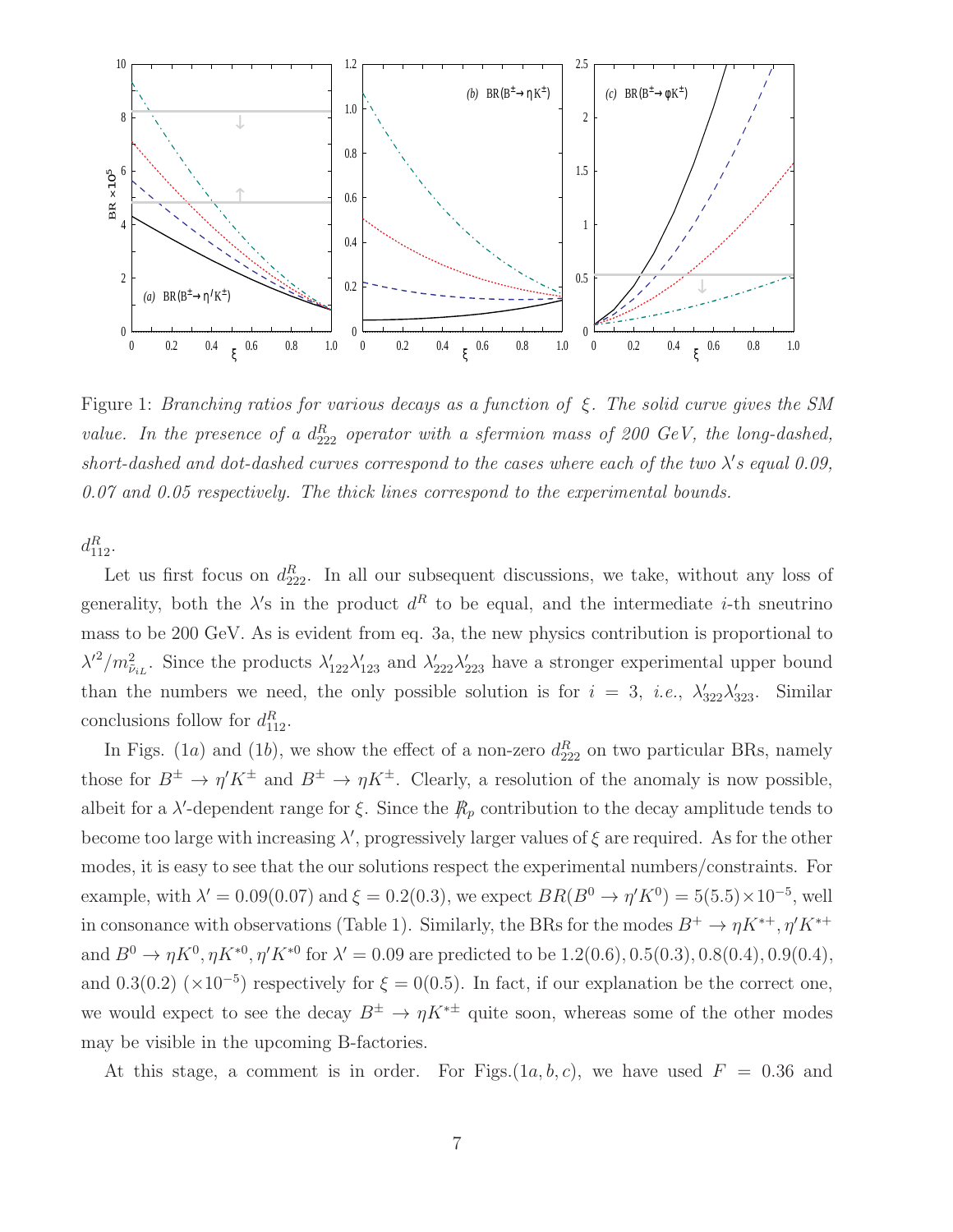

Figure 2: The ratio  $BR(B^{\pm} \to \eta' K^{\pm})/BR(B^0 \to \pi^+ K^-)$  for  $\xi = 0$  as a function of the CKM parameter  $\gamma$ . The solid curves represent the SM prediction while the dashed curves are for a  $d_{222}^R$ with each  $\lambda' = 0.09$ . In each case, the upper and lower curves are for  $m_s(1 GeV) = 150(165)$ MeV respectively.

 $m_s(1GeV) = 165$  MeV  $(m_s(m_b) = 118$  MeV), values preferred by the SM fit. However, in the presence of additional interactions, one may use a different set. As Fig. 2 shows, the dependence on  $m_s$  is marginal. On the other hand, a larger value for F would enhance the BRs. For example, for  $F = 0.4$ ,  $\xi = 0.55$  and each  $\lambda' = 0.09$ , the theoretical BRs for the modes  $\eta' K^+$ ,  $\eta' K^0$ ,  $\eta K^+$ ,  $\eta K^0$ ,  $\pi^- K^+$ ,  $\pi^+ K^0$ ,  $\pi^+ \pi^-$  and  $\pi^+ \pi^0$  (last four modes do not have any contribution from  $d_{222}^R$  are 4.9, 7.6, 0.6, 0.7, 2.1, 2.8, 1.1 and 0.9 respectively (all in units of  $10^{-5}$ ). This is the maximum value of F that can be used in conjunction with  $\xi = 0.55$  since (i) the prediction for the  $\pi^- K^+$  mode actually saturates the experimental number, and (ii) the data on  $B \to \pi\pi$ implies that  $F|V_{ub}/V_{cb}| \leq 0.024$  (note that semileptonic decays give  $|V_{ub}/V_{cb}| = 0.08 \pm 0.02$ ). Of course, the above does not preclude smaller values for F: with  $F = 0.33$ ,  $\xi = 0$  and each  $\lambda' = 0.09$ , the theoretical predictions for the abovementioned eight modes are 7.8, 7.6, 0.9, 0.7, 1.8, 2.9, 1.1 and 0.8 respectively (again, all in units of  $10^{-5}$ ). Anyway, for these numbers, particularly for those in the first set, one can easily see that more and more channels get close to the discovery limit.

What about the  $B \to PV$  modes? As Fig. 1(c) shows, the SM fit requires  $\xi < 0.23$ . This is in conflict with other PV modes such as  $B^{\pm} \to \omega K^{\pm}$  and  $B^{\pm} \to \omega \pi^{\pm}$ . The former requires either  $\xi < 0.05$  or  $0.65 < \xi < 0.85$  while the latter requires  $0.45 < \xi < 0.85$  [8]. Interestingly, the  $d_{222}^R$  operator affects  $B^{\pm} \to \phi K^{\pm}$  while the other two decay modes are blind to it. Since this additional contribution interferes destructively with the SM amplitude,  $BR(B^{\pm} \rightarrow \phi K^{\pm})$ is suppressed leading to a wider allowed range for  $\xi$  (see Fig 1c). For example, with  $\lambda' = 0.09$ ,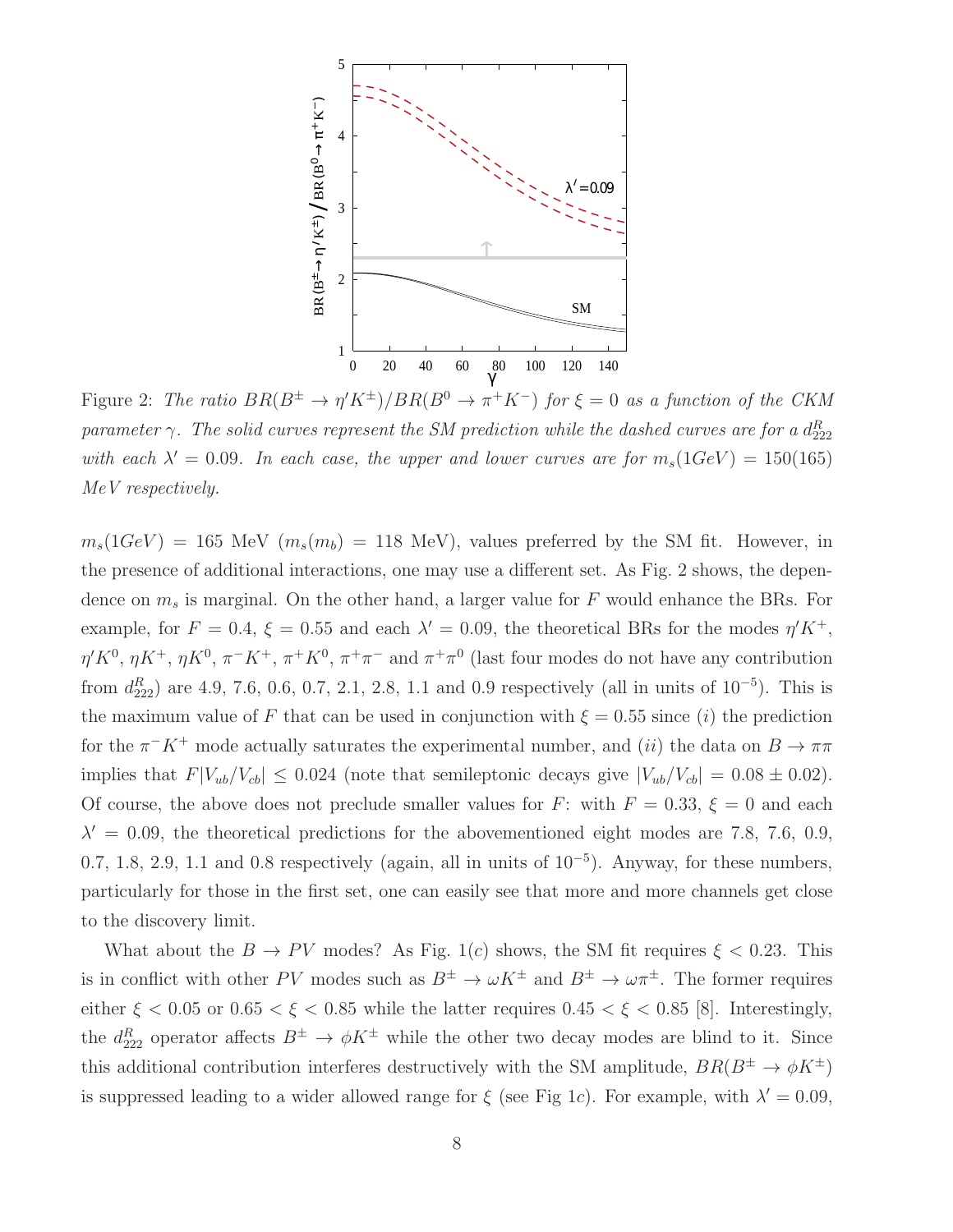$\xi$  can be as large as 0.8, thus allowing for a common fit to all the three  $(PV)$  modes under discussion<sup>6</sup>.  $d_{222}^R$  also affects a VV decay modes such as  $(B \to \phi K^*)$ . As this calculation involves a few more model dependent parameters, we do not analyse it here.

Finally, we investigate the consequences for a non-zero  $d_{112}^R$  as opposed to  $d_{222}^R$ . For brevity's sake, we present graphs (see Fig. 3) only for  $BR(B^{\pm} \rightarrow \eta' K^{\pm})$ . It is interesting to note that  $\lambda' > 0.05$  is not admissible for any  $\xi < 1$ , as the model predictions become significantly larger than the observed width. As for  $B^0 \to \eta' K^0$ , the BR is  $6.2(4.8) \times 10^{-5}$  for  $\xi = 0.3$  and  $\lambda' = 0.025(0.02)$  (see Table 1). Indeed, the entire parameter space allowed by  $B^{\pm} \to \eta' K^{\pm}$  is also allowed by  $B^0 \to \eta' K^0$ . For such values of  $\lambda'$ s,  $BR(B^{\pm} \to \eta K^{\pm} \lesssim 3 \times 10^{-6}$ , and thus well below



Figure 3: Branching ratio for  $B^{\pm} \to \eta' K^{\pm}$  as a function of  $\xi$ . The solid curve gives the SM value. In the presence of a  $d_{112}^R$  operator with a sfermion mass of 200 GeV, the long-dashed, short-dashed and dot-dashed curves correspond to the cases where each of the two  $\lambda$ 's equal 0.025, 0.02 and 0.01 respectively. The thick lines correspond to the experimental bounds.

the experimental upper limit. Similarly, for the other relevant  $PP$  modes  $B^0 \to \eta K^0, \pi^0 K^0$ and  $B^{\pm} \to K^{\pm} \pi^0$ , the maximum BRs are 0.15, 1.9 and 1.4 (×10<sup>-5</sup>) respectively. Since, for all these decays, the  $R_p$  contribution interferes destructively with the SM one, the resultant predictions are considerably suppressed. The best constraints emanate from  $BR(B^{\pm} \to K^0 \pi^{\pm})$ which supports  $0.03 < \xi < 0.8$  for the  $\lambda$ 's used in Fig. 3.

The case for the PV modes is similar. For the decays  $B^+ \to \eta K^{*\pm}, \eta' K^{*\pm}, \pi^0 K^{*\pm}$  and  $B^0 \to \eta K^{*0}, \eta' K^{*0}, \pi^0 K^{*0}$  the  $R_p$  operator adds constructively whereas for  $B^{\pm} \to K^0 \rho^{\pm}, \pi^{\pm} K^{*0}$ the interference is destructive in nature. The maximum possible BRs for the first six modes, for  $\lambda' = 0.03$  and  $\xi = 0(0.5)$ , are 1.2(1.0), 0.75(0.45), 0.4(0.3), 1.7(1.1), 1.0(0.5), 0.8(0.4) (×10<sup>-5</sup>)

<sup>&</sup>lt;sup>6</sup>Note that the favoured value of  $\xi$  for the PP and PV modes still continue to be different. While this is not a discrepancy, a common  $\xi$  for both these sets can be accommodated for values of  $\lambda'$  slightly larger than that we have considered.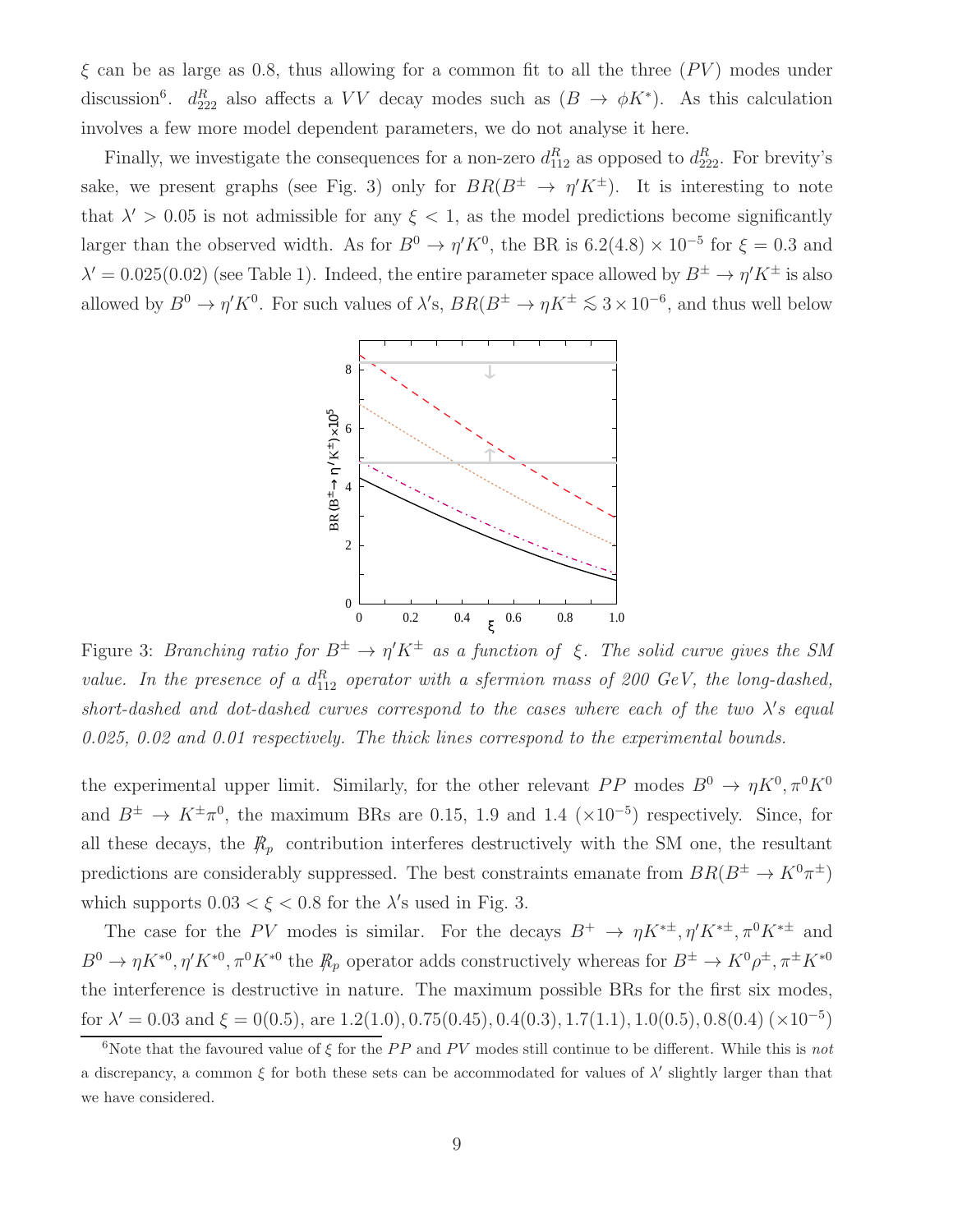respectively, smaller than the corresponding experimental numbers. For the last two modes, of course, no question of contradiction with experiment arises.

In short, the modes  $B^{\pm} \to \eta K^{*\pm}$  and  $B^0 \to \eta K^{*0}$  are close to the discovery limit whereas other modes may have to wait for the next generation B-machines. In a subsequent paper [24], we will discuss the CP violating effect of these  $R_p$  operators on all these, and other, modes in detail.

#### 5. Conclusion

To conclude, we have written down all possible  $\mathcal{R}_p$  SUSY contributions to the effective Hamiltonian for the  $B^{\pm} \to \eta' K^{\pm}$  decay. We have found that only two new terms, each involving two  $\lambda'$ -type couplings, can raise the BR to satisfy the experimental number. We have shown that though these two terms appear in other nonleptonic decay modes of the B meson, their BRs always satisfy the experimental constraints in the whole of the allowed parameter space of  $\lambda'$ ,  $m_{\tilde{\nu}_{iL}}$  and  $\xi$ . Modes like  $\eta K^{*+}$ ,  $\eta K^{*0}$  are close to their discovery limits. Further, one of the new contributions allows larger parameter space in  $\xi$  for the decay  $B^{\pm} \to \phi K^{\pm}$ , where the other observed modes  $e.g., B^{\pm} \to \omega K^{\pm}$  and  $B^{\pm} \to \omega \pi^{\pm}$  can be fit; this is not possible in the SM framework. This leads us to believe that B-decays and upcoming B-factories may be the most promising place to look for new physics beyond the SM.

We thank Amitava Datta and N.G. Deshpande for illuminating discussions.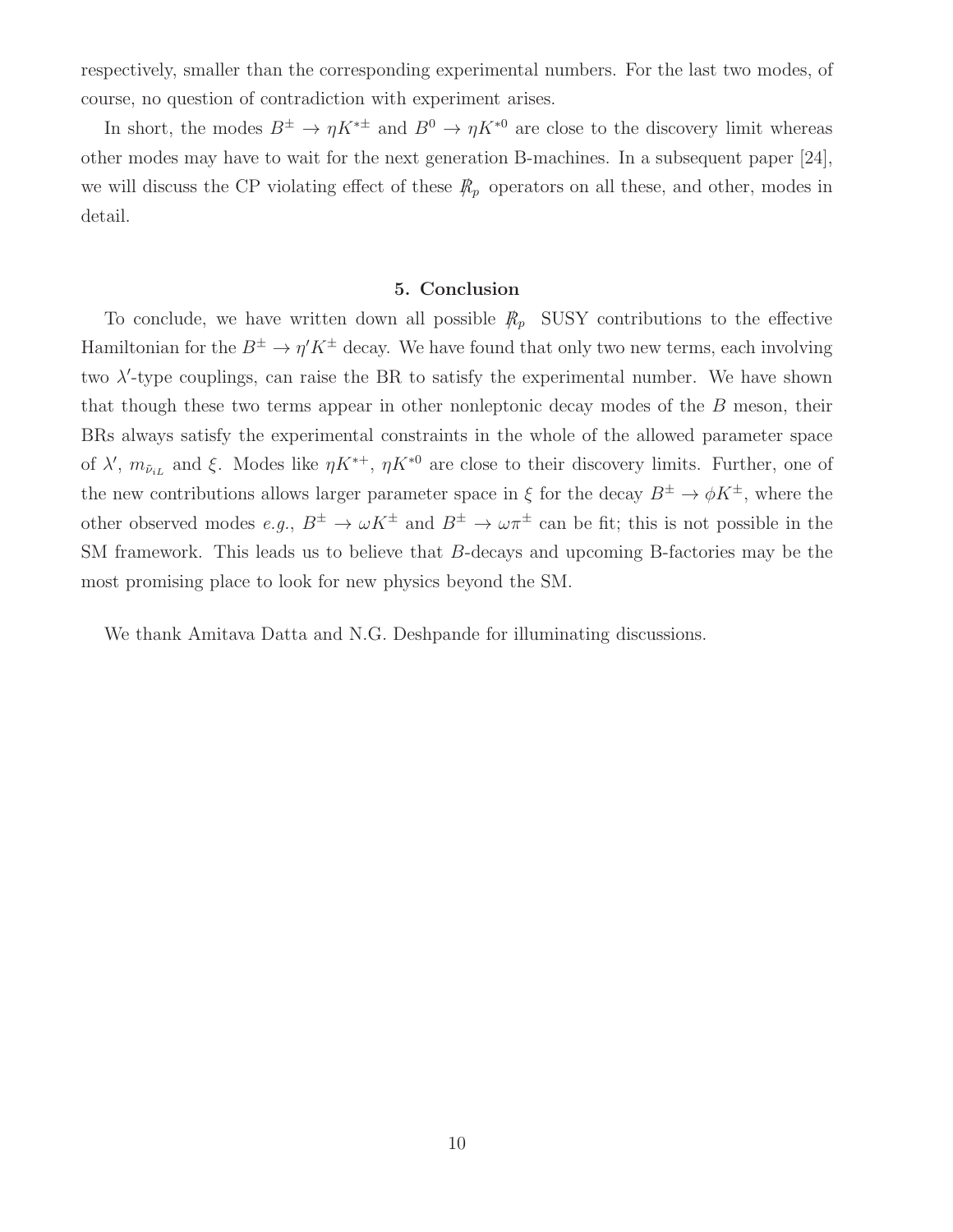## References

- [1] J. Smith (CLEO collaboration), talk presented at the 1997 Aspen winter conference on Particle Physics, Aspen, Colorado, 1997; M.S. Alam et al.(CLEO collaboration), CLEO CONF 97-23; A. Anastassov et al (CLEO collaboration), CLEO CONF 97-24.
- [2] B.H. Behrens et al.(CLEO collaboration), Phys. Rev. Lett. 80 (1998) 3710; T. Bergfeld et al.(CLEO collaboration), Phys. Rev. Lett. 81 (1998) 272; T.E. Browder et al.(CLEO collaboration), Phys. Rev. Lett. 81 (1998) 1786.
- [3] A.L. Kagan and A.A. Petrov, preprint UCHEP-27, UMHEP-443, hep-ph/9707354.
- [4] A. Datta, X.-G. He and S. Pakvasa, *Phys. Lett.* **B419** (1998) 369.
- [5] A. Ali and C. Greub, Phys. Rev. D57 (1998) 2996.
- [6] H.-Y. Cheng and B. Tseng, Phys. Lett. B415 (1997) 263.
- [7] N.G. Deshpande, B. Dutta and S. Oh, Phys. Rev. D57 (1998) 5723.
- [8] N.G. Deshpande, B. Dutta and S. Oh, hep-ph/9712445 (to appear in Phys. Lett. B).
- [9] A. Ali, G. Kramer, C.-D. Lu, hep-ph/9805403.
- [10] A. Dighe, M. Gronau, J.L. Rosner, Phys. Rev. Lett. 79 (1997) 4333.
- [11] H.P. Nilles, *Phys. Rep.* **110** (84) 1; H.E. Haber and G.L. Kane, Phys. Rep. 117 (85) 75; S. Weinberg, Phys. Rev. 26 (82) 287; N. Sakai and T. Yanagida, Nucl. Phys. B197 (82) 533; C.S. Aulakh and R. Mohapatra, Phys. Lett. B119 (82) 136.
- [12] D. Guetta, hep-ph/9805274; D. Guetta, J.M. Mira and E. Nardi, hep-ph/9806359; T. Feng, hep-ph/9808379.
- [13] A.J. Buras *et al., Nucl. Phys.* **B400** (1993) 37; A.J. Buras, M. Jamin and M.E. Lautenbacher, ibid. 400 (1993) 75.
- [14] M. Ciuchini et al., Nucl. Phys. B415 (1994) 403.